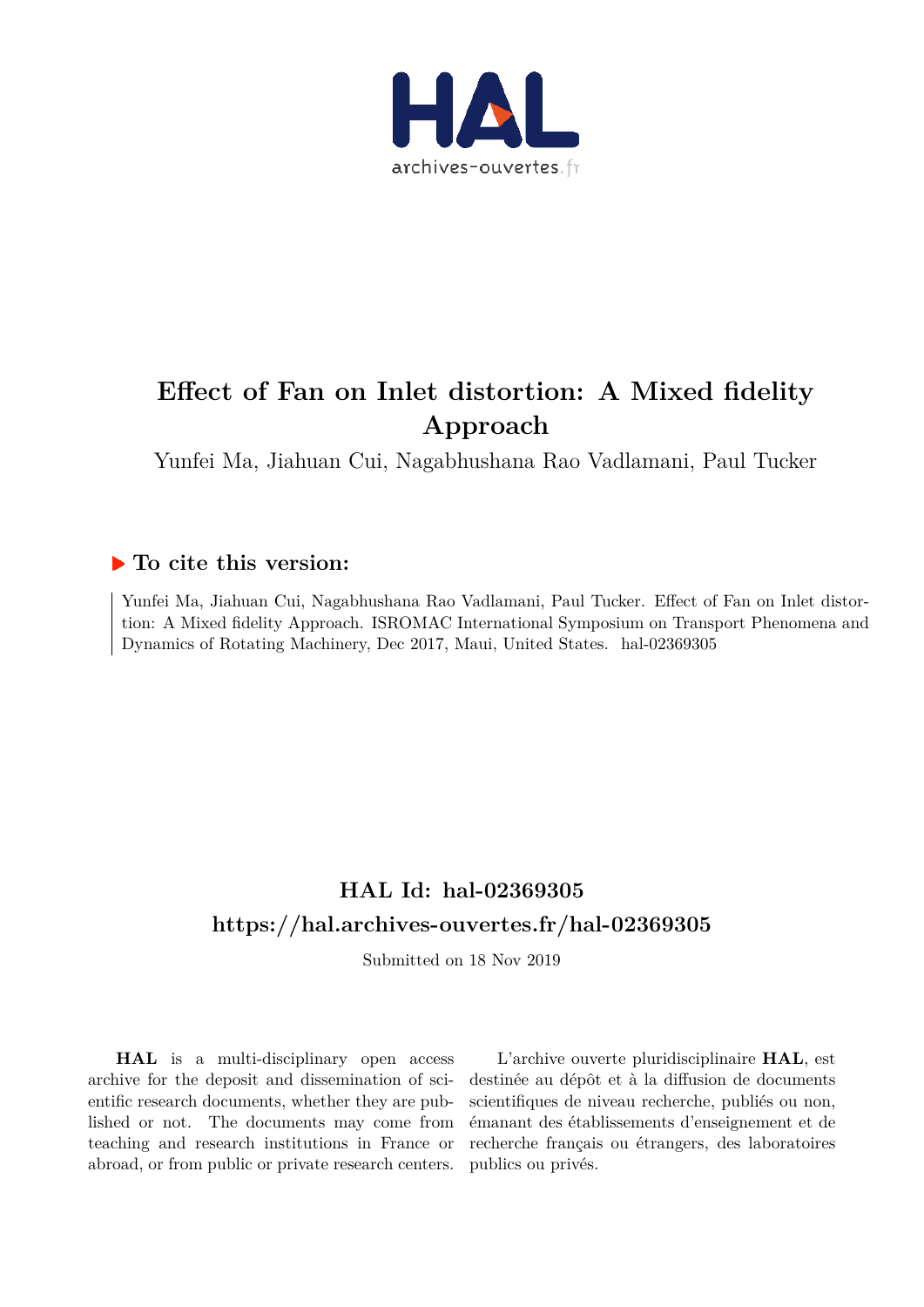# Effect of Fan on Inlet distortion: A Mixed fidelity Approach

Yunfei Ma $1^*$ , Jiahuan Cui<sup>1</sup>, Nagabhushana Rao Vadlamani<sup>1</sup>, Paul Tucker<sup>1</sup>



ISROMAC 2017

International Symposium on Transport Phenomena and Dynamics of Rotating Machinery

Maui, Hawaii

December 16-21, 2017

# Abstract

Inlet distortion is typically encountered during the off-design conditions on civil aircrafts and in S-ducts in military aircrafts. It is known to severely deteriorate the performance of a gas-turbine engine. As the intakes get shorter, there is an increased interaction between the inlet distortion and the downstream fan. Previous studies in the literature use low-fidelity methods (RANS or URANS) to address this unsteady interaction, due the substantial computational cost associated with the high fidelity methods like LES/DNS. On the other hand, it is well known that the low order methods like RANS have limitations to accurately represent the distorted flows. In this paper, we propose a mixed-fidelity approach and employ it to study the intake-fan interaction at an affordable computational cost. The results demonstrate that there are two ways through which the fan affects the separated flow. Firstly, the suction effect of the fan alleviates the undesired distortion by 'directly' changing the streamline curvature, intensifying the turbulence transport and closing the recirculation bubble much earlier. Secondly, the enhanced turbulence in the vicinity of the fan feeds back into the initial growth of the shear layer by means of the recirculating flow. This 'indirect' feedback is found to increase the turbulence production during the initial stages of the shear layer. Both the direct and indirect effects of the fan significantly suppress the inlet distortion.

#### Keywords

inlet distortion, fan effects, mixed fidelity <sup>1</sup> Department of Engineering, University of Cambridge, Cambridge, United Kingdom \*Corresponding author: ym324@cam.ac.uk

# INTRODUCTION

Flow distortion is typically encountered on the engine intakes and in the duct flows under the off-design conditions. The flow over an intake lip separates specifically during the take-off at high angles of incidence and under severe crosswinds during taxing or landing of an aircraft. The distorted flow at the inlet convects downstream and deteriorates the performance of the fan. In some extreme cases, it can even lead to the catastrophic events like stall and surge. Interestingly, as the inlets become shorter, the proximity of the fan to the source of the distortion is shown to affect the distortion recovery  $([1])$ . In order to numerically investigate this interaction, it is crucial to accurately resolve the following flow regimes: (a) the separated flow domain and (b) the influence of a fan.

Most of the research in the literature addressed the fandistortion study using low fidelity methods such as URANS and RANS [2, 3, 4]. It is well known that the predictive capability of these low fidelity approaches are satisfactory at the design point. However, they still suffer from severe limitations under off-design conditions, involving flow separation, distortion and unsteadiness [5, 6, 7]. In particular, when predicting flows with large-scale, low-frequency turbulence, the results may vary significantly among the different RANS models [5]. For these flows, eddy resolving simulations such as DNS/LES and hybrid LES/RANS are demonstrated to yield much more promising results [7, 8, 9].

On the other hand, the fan influence can be represented either by resolving all fan blades or with a body force. While the former approach is computationally expensive [10], the Body Force Method (BFM) is much more economical[11] and practically feasible. BFM can be further classified into the smeared and standard methods, based on the extent to which the geometry has been modelled.

The Immersed Boundary Method with Smeared Geometry (IBMSG) is typically used to model the force field generated by a set of rotating blades. This approach assumes an infinite number of blades in the circumferential direction; which avoids the computational overhead of capturing the detailed blade geometry and/or incorporating moving boundaries to represent the fan. In this approach, an inviscid (or wall-normal) force and a viscous (or parallel) force due to the rotating blades are added to the circumferentially averaged Navier-Stokes equations. The inviscid component of the force, formulated by Marble [12], ensures that the flow follows the blade metal angle. The viscous component, introduced by Xu [13], accounts for the losses encountered over the blades using a force-velocity relation. Xu [13] has successfully employed this approach to investigate the distortion transfer in a high pressure turbine.

On the other hand, the standard Immersed Boundary Method (IBM) is generally used to resolve the features of a real geometry. Peskin [14] proposed IBM based on Eulerian and Lagrangian variables, linked by the interaction equations involving smooth appximation of the Dirac-delta function. This approach has been successfully applied by Fadlun  $[15]$ to study the flow past a backward facing step and by Defoe [16], who modelled a rotor blade and predicted the noise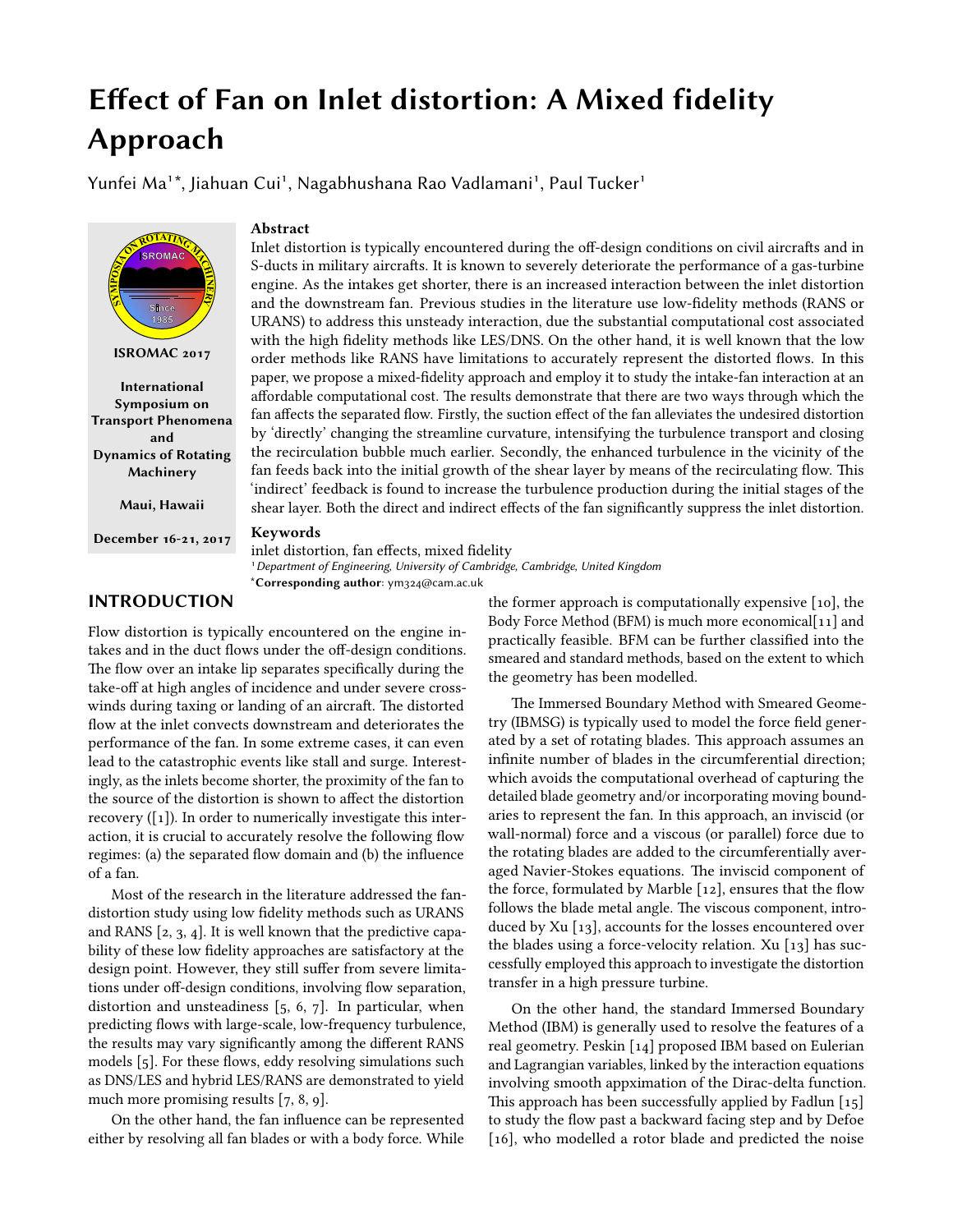propagation under the influence of an inlet flow distortion.

In this paper, a mixed-fidelity approach is applied to accurately investigate the influence of the fan on the inlet distortion at an affordable computational expense. The standard IBM proposed by Peskin [14] is used to model the distortion generator upstream of the fan. The unsteady separated regime downstream of the distortion generator is captured using a high-fidelity eddy resolving approach. Further downstream, IBMSG is used to model the force field due to a rotating fan. Subsequently, the recovery of distortion in the presence of a fan is examined using both the mean and turbulent characteristics.

#### 1. NUMERICAL FRAMEWORK

Figure 1 illustrates the computational domain and the boundary conditions considered in the current study. This simplified setup is motivated by the experimental studies on the Darmstadt Rotor [17, 18, 19, 20, 21], albeit under different operating conditions. In these studies, the distortion generators were designed to reproduce the flow conditions in a real engine within the laboratory. Measurements by Lieser  $[17]$  and Bitter  $[20]$  show that the compressor performance is largely sensitive to the distortions encountered at the tip. Hence, a periodic distortion generator is placed upstream of the tip of the fan in order to reproduce the distortion encountered over the intake lip at high angles of attack. The test case employs the original duct and the rotating fan from the Bitter's test rig  $[20, 21]$ , with the periodic beam installed upstream of the fan. It features a 30 deg sector duct with a distortion generator ('beam') of height '*H*' and length '1.5*H*' placed at an axial distance of ' $12.5H$ ' from the inlet. The fan is positioned at a streamwise distance of 5.25H from the beam. All the spatial quantities mentioned in the following sections are normalised by the beam height  $H$ . The velocity is normalised by the velocity,  $u_{\infty}$ , measured at the maximum height of the beam (Fig.1), which corresponds to the outer edge velocity of a separated shear layer.

The primary objective of the current study is to capture the distortion generated on the lower wall. Hence, an invscid boundary condition is imposed on the upper wall, which ensures that the pressure distribution due to the spinner is well represented at a reduced computational cost. International Standard Metric Conditions ( $P_0$ =101325Pa and *T*<sub>0</sub>=288.15K) are applied at the inflow and the massflow rate is fixed at 10.6kg/s. This massflow rate corresponds to the peak efficiency point at 65% rotational speed (1361.31rad/s). A radial equilibrium boundary condition is imposed at the outflow. Periodicity is imposed in the circumferential direction. The extent of the sector (30◦ corresponds to 5*H*) is sufficient enough to ensure that the structres are decorrelated in the circumferential direction. In a mixed fidelity framework, the beam is represented using the conventional IBM  $[14]$ . The separated flow downstream of the beam is captured using the eddy resolving approach, while the force field of a rotating fan is replicated using IBMSG  $[22]$ ). This approach avoids the need to capture detailed blade geometry or incorporate moving boundaries. Instead, it represents the force field generated by the rotating fan blades and captures the suction effect of the fan, thereby substantially reducing computational cost.

#### 2. METHOD

The present simulations are carried out using a Rolls-Royce's in-house CFD code, HYDRA [23, 24]. Both IBM and IBMSG are implemented into the numerical framework and are thoroughly validated [1]. For the IBM part, the distortion generator is modelled using feedback forcing, proposed by Goldstein et al. [25]. It has the following expression,

$$
f(x,t) = \alpha \int_0^t \Delta u dt + \beta \Delta u,
$$
  
 
$$
\Delta u = u(x_0, t) - u_0(x_0, t)
$$
 (1)

where the subscript 0 represents the solid boundary. The coefficients  $\alpha$  and  $\beta$  are negative constants because essentially they function as a proportional-integral (PI) feedback controller evaluated by the velocity difference. Eventually, the controller enforces  $\mathbf{u} = \mathbf{u}_0$  on the immersed boundary. From the viewpoint of control theory, the value of the force is independent of the two coefficients  $\alpha$  and  $\beta$ , under the condition that the computation is convergent. To ensure the convergence, the two coefficients should be carefully selected. In fact, they are associated with two important parameters: the frequency  $\frac{1}{2\pi}$  $\sqrt{|\alpha|}$  and the damping factor  $-\frac{\beta}{\epsilon}$  $2\sqrt{|\alpha|}$ . Hence, α must be large enough to keep the force frequency  $\frac{1}{2\pi}$  $\sqrt{|\alpha|}$ much larger than any other frequencies in the flow  $\left[1\right]$ . This means that the feedback force should change rapidly and fit the flow to the desired direction within a unsteady period. Also, to ensure the numerical stability, the time step should also meet the requirement

$$
\Delta t < \frac{-\beta - \sqrt{\beta^2 - 2\alpha k}}{\alpha},\tag{2}
$$

where the order of *k* is 1.

The fan modelled with IBMSG can be regarded as a set of an infinite number of infinitesimally thin blades. The forces are circumferential averaged into every cell in the blade region and turn the flow to the local desired direction. Cao et al. [22] introduced this method when studying intake separation and find this model is capable to capture the key flow features. Hence, we use this normal force model

$$
f_n = -\frac{u^l \cdot n}{\Delta t} - RHS \cdot n,\tag{3}
$$

where  $n$  is the normal vector of blade surface, and  $RHS$  is the right hand side of Navier-Stokes equation. The parallel force from Watson et al. [26] is also used, which is

$$
f_p = -K(r)\rho u_{rel}^2, K(r) = 4k_1s^2 + k_1,
$$
 (4)

where *s* is the fraction of span and the coefficient  $k_1$  need to be calibrated by the existing performance data.The blockage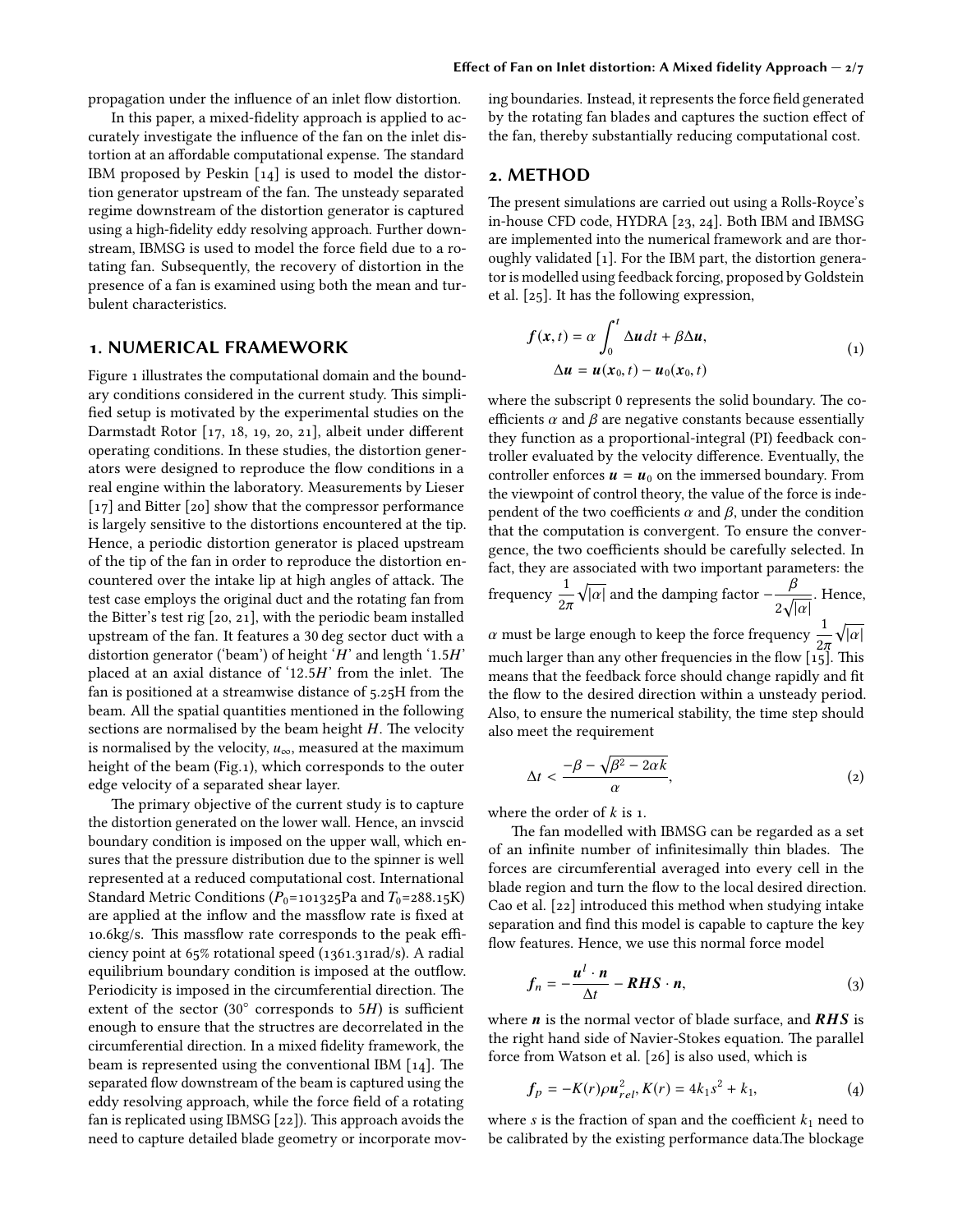

Figure 1. Experiment settings

effect is also modelled as [22],

$$
\lambda = 1 - \frac{1}{2} \frac{(t_1 + t_2)}{S(r) \cos \beta},
$$
 (5)

where  $t_1$  and  $t_2$  are the blade thickness for the pressure part and suction part, and  $S(r)$  is the surface pitch, as is shown in Figure 2.



Figure 2. Sketch of blade blockage

## 3. RESULTS

#### 3.1 Instantaneous flow field

Figure 3 shows the contours of the stagnation pressure of the instantaneous flow. It demonstrates both the distortion generated in the lee of the beam and an increase in the stagnation pressure due the presence of the fan.

The iso-surfaces of  $Q(Q=40)$  in different views are illustrated in Figure 4 and 5, contoured with the local axial velocity ( $v_x = -150 \sim 200$ ). The axial location of the fan is also shown by means of a sketch. Coherent two-dimensional detached shear layer forms at the edge of the beam which rapidly destabilized downstream. A decrease in the recirculation region is clearly evident in the presence of the fan. Qualitatively, an increase in the length scales of the turbulent structures due to fan is notable from the top-left subfigure in Fig. 5.

### 3.2 Time averaged flow field

After flushing out the initial transience, statistics are collected for around  $94H/U_{\infty}$ . The maximal deviation of  $\langle u'u' \rangle$  extracted from two different times (with the interval of  $50H/U_{\infty}$ ) is only 5%, indicating the convergence is acceptable. Figure 6 compares the mean velocity profiles at different streamwise locations on a carpet plot. A line joining the locus of inflectional points of the velocity profiles is also overlaid. The recirculation region can be also seen in Figure 7. As noted from the instantaneous flow, the extent of the recirculation zone is significantly reduced due to the fan. The flow reattaches at an axial location which is more than a beam height upstream of the fan leading edge.

Figure 8a shows the contours of the time-averaged turbulent kinetic energy. The TKE in the shear layer and in the reattaching regime has increased by around 40-70% in the axial direction in the presence of fan. This is partially caused by a higher production in the shear layer (Fig. 8b) and partially by a stronger convection in the middle-rear part of the recirculation region (Fig. 8c).

#### 3.3 Mechanism

To further investigate how fan interacts the separation bubble through turbulence, this section delves into the mechanism by which the fan has reduced the recirculation region. In the previous section, Figure 8b and 8c demonstrates a substantial increase in both the production and convection. However, the location of such increase varies, and consequently may present different traits. To examine this in more details, the individual contributions from the dominant terms (in order): *\u'u'*  $\partial U/\partial x$ ,  $\langle v'v' \rangle \partial V/\partial y$  and  $\langle u'v' \rangle \partial U/\partial y$  to the TKE production are analysed.

The results demonstrate that there are two distinct ways through which the fan effects the separated flow: shear flow dominant (Zone 1) and strain rate dominant (Zone 2), shown in Figures 9a and 9b. In Zone 2, the primary effect of the fan is observable between  $x = 2H - 4H$  where the recirculation region decreases due to the change of the streamline curvature. Both  $\langle u'u' \rangle$  and  $\langle v'v' \rangle$  increase significantly within this region by around  $40\%$  and  $75\%$  respectively. The increase in  $\langle v'v' \rangle$  is much more pronounced than  $\langle u'u' \rangle$ , in-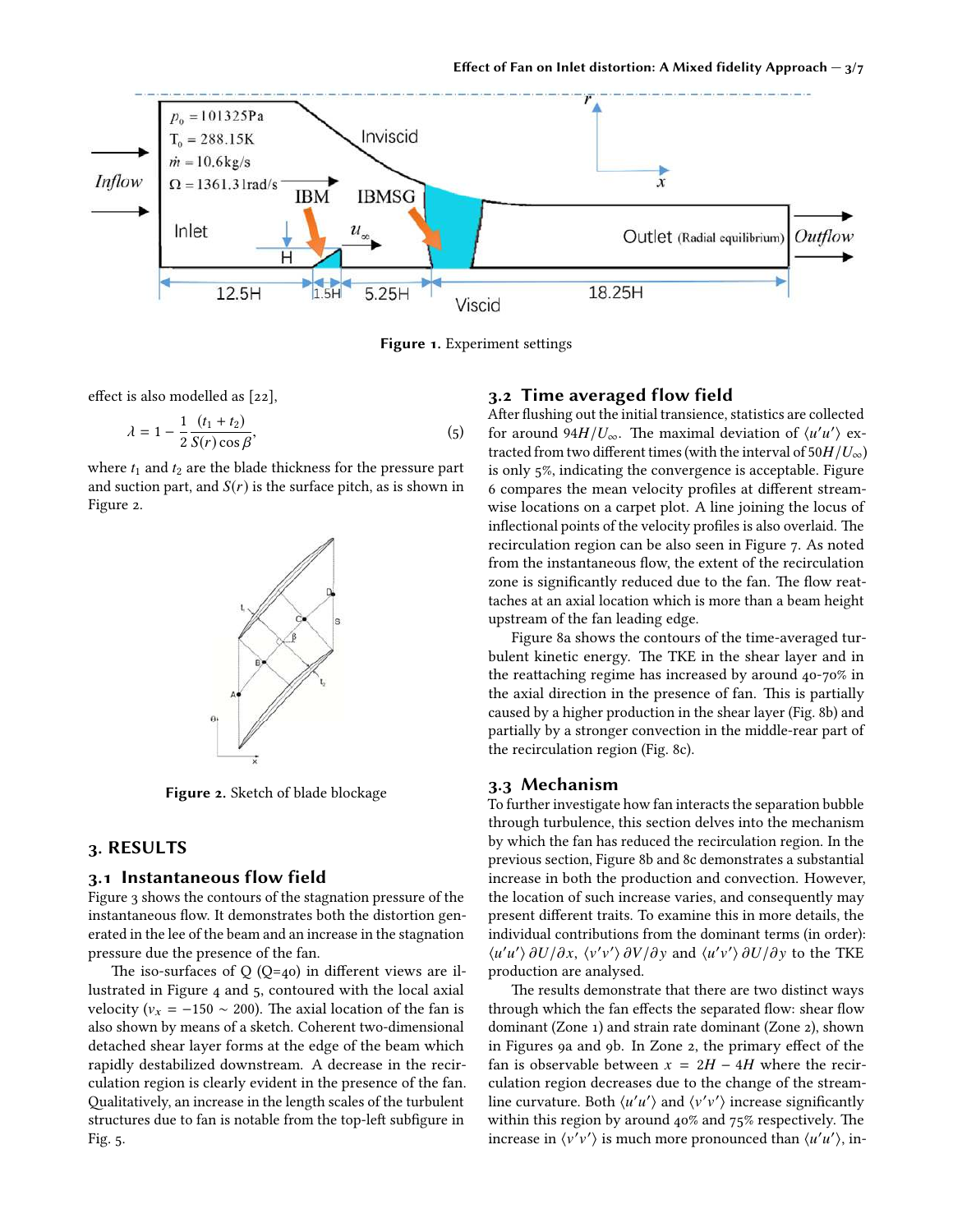

Figure 3. Total pressure distribution





Figure 5. Lateral view of instantaneous flow for the cases without/with fan



Figure 6. Velocity profile



Fan blade

Recirculation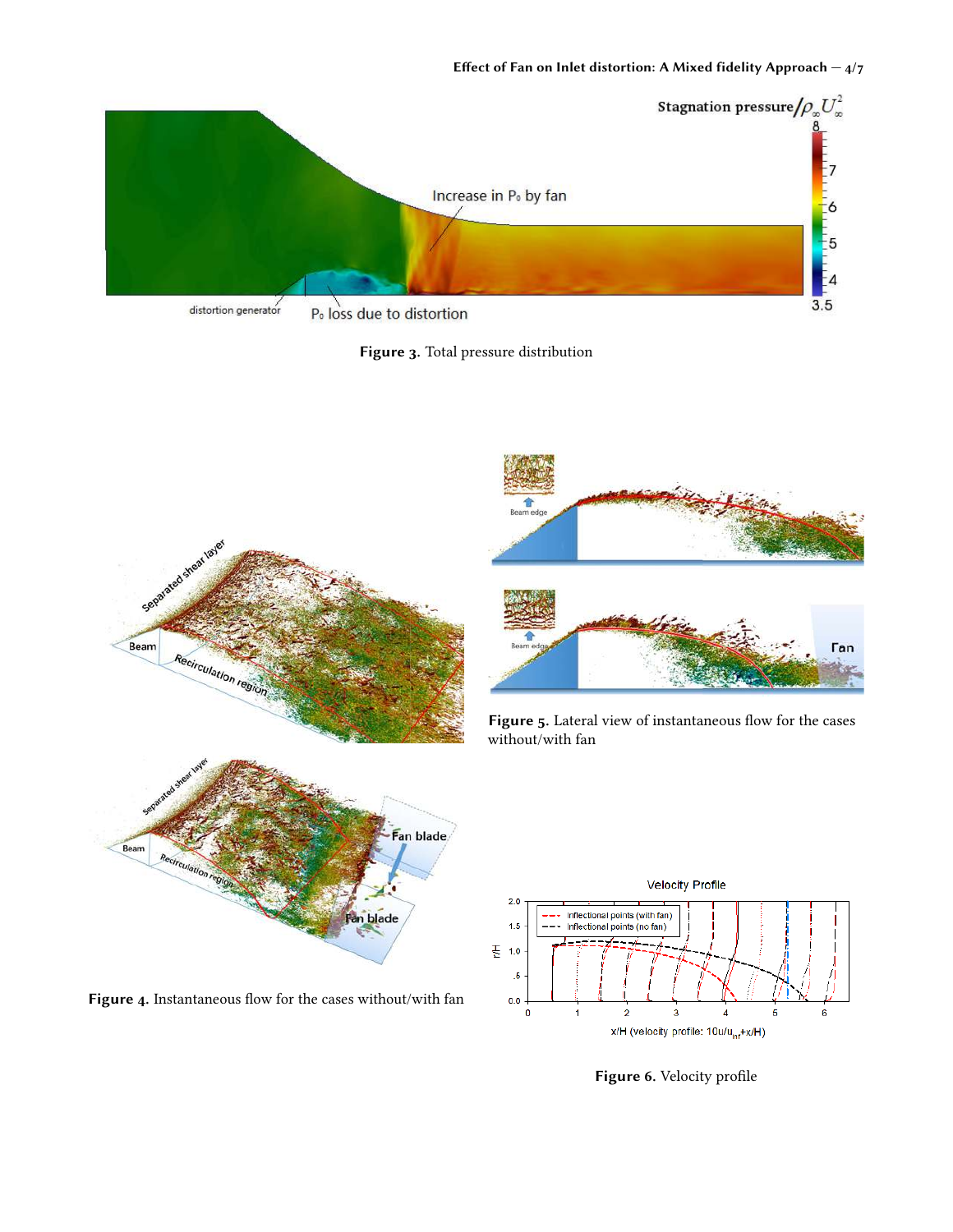

Figure 7. Recirculation region

dicating a stronger turbulent transport in the wall-normal direction. This is similar to that observed in the context of corner separation [27] separating at the leading edge of the blade. Consistent with the observations of Bradshaw [28], we consider this increase in Reynolds stresses to be a 'direct effect' which is attributed to the additional strain rate caused by the curvature change.

In zone 1, Figures 9a and 9b also demonstrate an increase in both the streamwise and wall normal fluctuations within the shear layer at the edge of the beam between  $x = 0 - 2H$ . Clearly, the spreading rate of the shear layer is much more predominant in the presence of the fan. This is attributed to the 'indirect effect' of the fan, where the enhanced turbulence generated in the vicinity of the fan feeds back into the origin of the shear layer by means of the recirculating flow. This is also evident from the Figures 8a and 8c where an increase in the TKE and TKE convection is observable within the recicurlating region. Consequently, this 'indirect' feedback is found to further intensify the turbulence production within the shear layer (Figure 8b) increasing the Reynolds stresses  $(\langle u'u'\rangle, \langle v'v'\rangle).$ 

As expected,  $\langle u'v' \rangle \partial U/\partial y$  is found to be the major contributor to the total production of TKE in Zone 1 within a spreading shear layer. Figure 10 compares the velocity gradients  $\partial U/\partial y$  to the contours of the Reynolds stress  $\langle u'v'\rangle$ (Fig.9c) without/with fan. It is evident that the contribution to the TKE production is primarily affected by an increase in the Reynolds stress  $\langle u'v'\rangle$ . On the other hand, the change in the velocity gradients is marginal.

The increased TKE in Zone 1 is subsequently convected downstream into the Zone 2 through the mainstream flow and resulting in the cyclic feedback between both the zones. Hence, although the flow in the Zone 1 is not affected directly by the fan, it is still a key source of turbulence due to the feedback from the reverse flow. It supplements the turbulence generated in the vicinity of the fan in the Zone 2 and also contributes to the earlier reattachment of the separation bubble.





(b) Contours of TKE Production



(c) Contours of TKE convection

Figure 8. Turbulent Kinetic Energy Statistics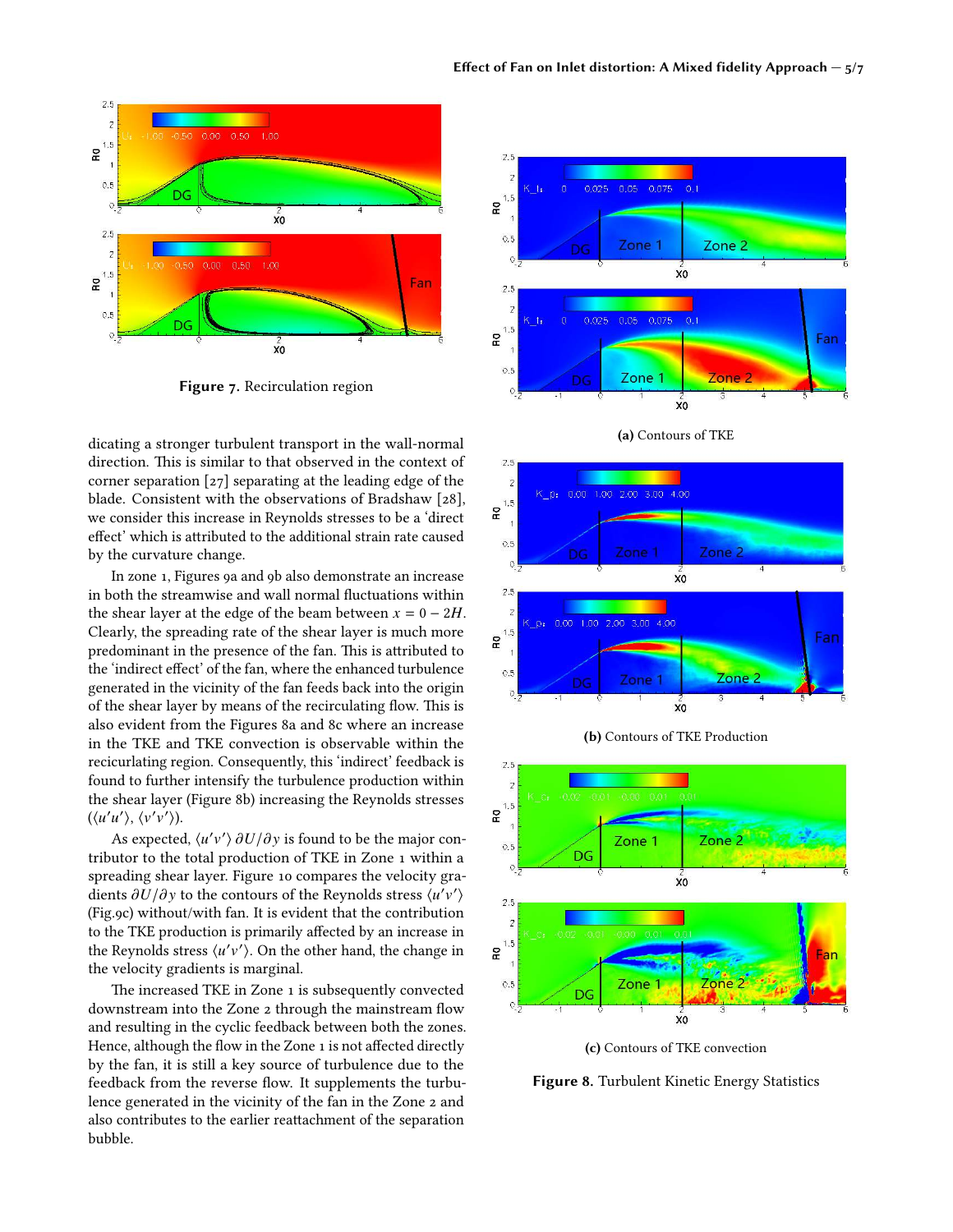

(a) Reynolds stress  $\langle u'u' \rangle$ 





(b) Reynolds stress  $\langle v'v' \rangle$ 

(c) Reynolds stress  $\langle u'v'\rangle$ 





Figure 10. Velocity gradient ∂*U*/∂y

## 4. CONCLUSION

In this paper, we propose a mixed-fidelity approach and employ it to study the intake-fan interaction at an affordable computational cost. The results demonstrate that there are two ways through which the fan effects the separated flow: Firstly, the suction effect of the fan (effective upto almost half the chord length upstream of the fan) alleviates the undesired distortion by 'directly' changing the streamline curvature, intensifying the strain rate and turbulence transport thereby closing the recirculation bubble much earlier. Secondly, the enhanced turbulence in the vicinity of the fan feeds back into the initial growth of the shear layer by means of the recirculating flow. This 'indirect' feedback is found to increase the turbulence production and spreading rate of the shear layer. Both these direct and indirect effects of the fan significantly suppress the inlet distortion.

From an engineering perspective, the current study shows that the loading of the fan blade can be conveninently altered to maximise the stagnation pressure recovery by suppressing the distortion. A tip loaded fan can increase the streamline curvature driving early reattachment of the flow. Further studies will be carried out to address these aspects and explore the possibility of some potential flow control methods to alleviate the inlet distortion.

### ACKNOWLEDGMENTS

The authors gratefully acknowledge the UK Turbulence Consortium grant (EPSRC grant EP/L000261/1), the financial support from the Chinese Scholarship Council, and the technical support from Rolls-Royce.

# REFERENCES

[1] Teng Cao, Nagabhushana Rao Vadlamani, Paul G Tucker, Angus R Smith, Michal Slaby, and Christopher TJ Sheaf. Fan–intake interaction under high incidence. Journal of Engineering for Gas Turbines and Power, 139(4):041204, 2017.